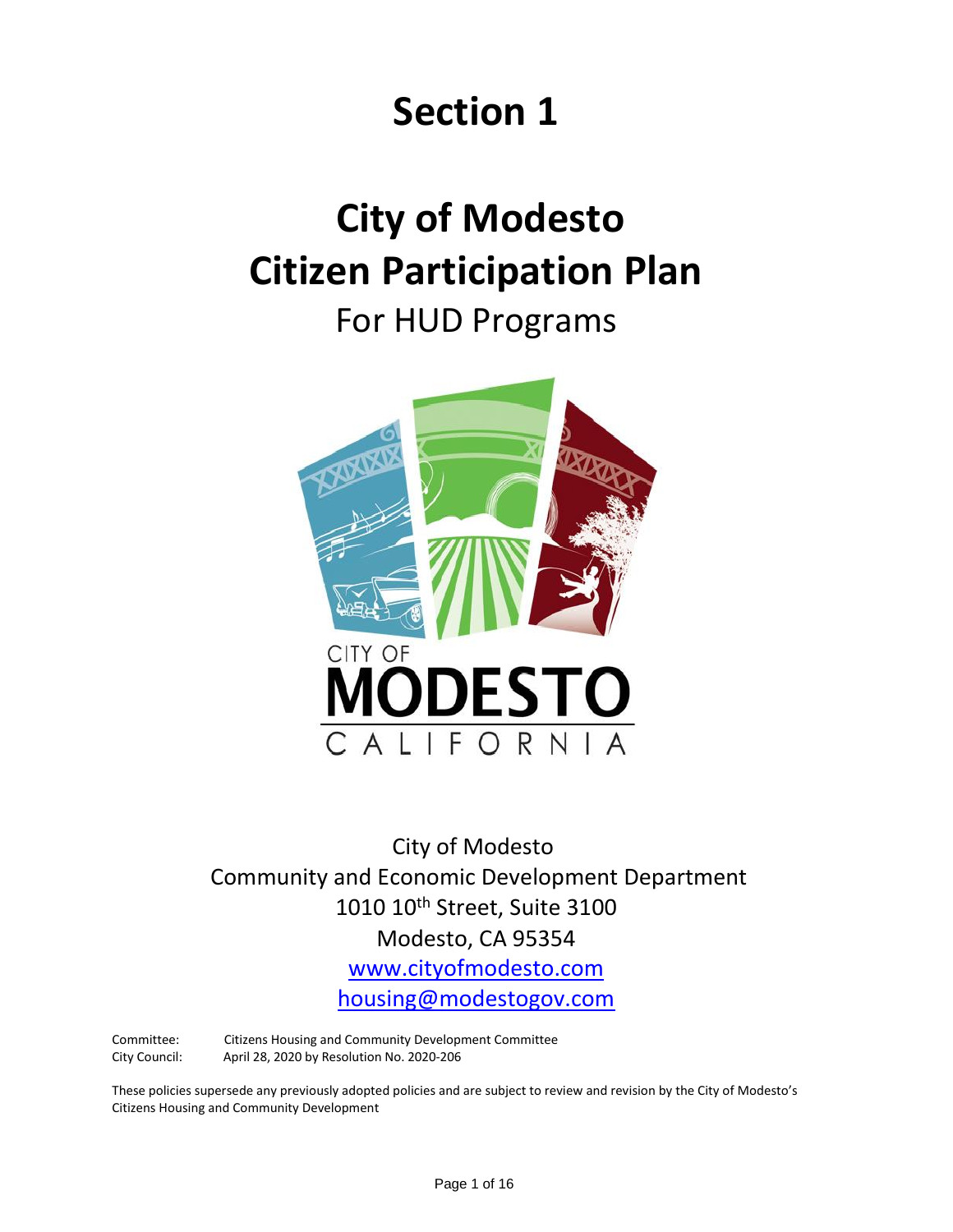| <b>Table of Contents</b> |
|--------------------------|
|                          |
|                          |
|                          |
|                          |
|                          |
|                          |
|                          |
|                          |
|                          |
|                          |
|                          |
|                          |
|                          |
|                          |
|                          |
|                          |
|                          |
|                          |
|                          |
|                          |
|                          |
|                          |
|                          |
|                          |
|                          |
|                          |
|                          |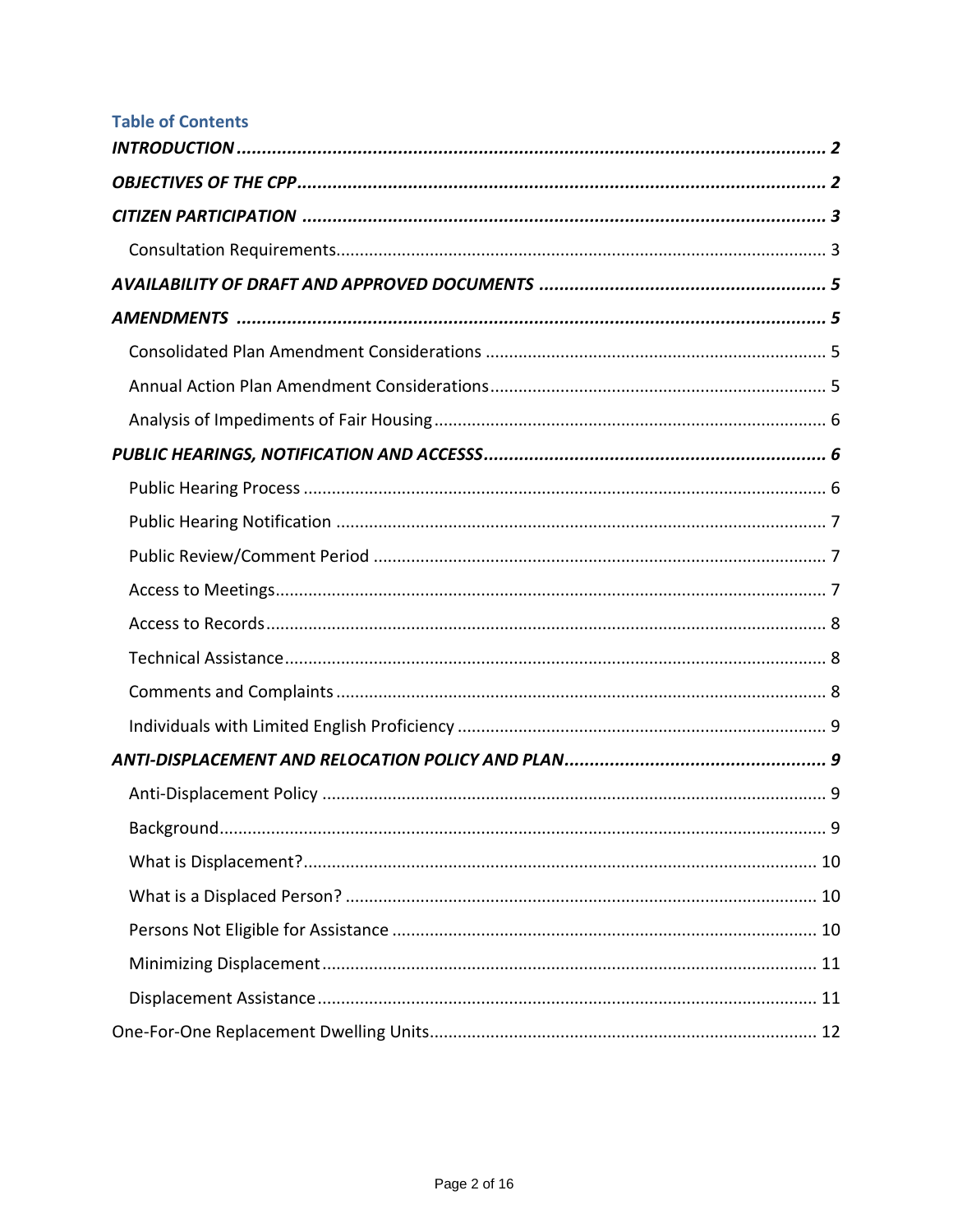### **City of Modesto Citizen Participation Plan**

#### **1. INTRODUCTION**

- 1.1. The City of Modesto (City) is a federal entitlement jurisdiction that receives grant funding from the U.S. Department of Housing and Urban Development (HUD) for the following programs: Community Development Block Grants (CDBG), HOME Investment Partnerships Program (HOME) and Emergency Solutions Grants (ESG).
- 1.2. As a requirement for receiving the above-named entitlement grants, the City is required to prepare the following documents:
	- 1.2.1. Consolidated Plan: A five-year Consolidated Plan to identify local community development needs and set forth a funding strategy to address those needs.
	- 1.2.2. Annual Action Plan: An Annual Action Plan that summarizes the activities that will be undertaken in the upcoming Fiscal Year (FY) to address the needs outlined in the Consolidated Plan.
	- 1.2.3. Consolidated Annual Performance Evaluation Report (CAPER): A Performance Report that evaluates the progress during the fiscal year in carrying out the activities outlined in the Annual Action Plan.
	- 1.2.4. Analysis of Impediments to Fair Housing: Identify local and regional fair housing issues and set goals for improving fair housing choice and access to opportunity. Analysis of Impediments to Fair Housing uses the Analysis of Impediments to Fair Housing tool to guide grantees through the identification process of fair housing issues and related contributing factors.
- 1.3. Under HUD's Code of Federal Regulations for the Consolidated Plan (24 CFR Part 91 Sec.91.105), the City must adopt a Citizen Participation Plan that sets forth the City's policies and procedures for citizen participation in the planning, execution, and evaluation of the Analysis of Impediments to Fair Housing, Consolidated Plan, Annual Action Plan, and CAPER. The guidelines established in this Citizen Participation Plan apply to the development and adoption of all the above-listed documents (hereafter referred to as "the Plans").

#### **2. OBJECTIVE**

2.1. The Citizen Participation Plan establishes standards to promote citizen participation in the development of the Plans and related documents. The Citizen Participation Plan is designed to especially encourage participation by low and moderate-income persons, including those living in blighted areas. As an entitlement jurisdiction for the respective HUD programs, the City is responsible for the implementation of the Citizen Participation Plan.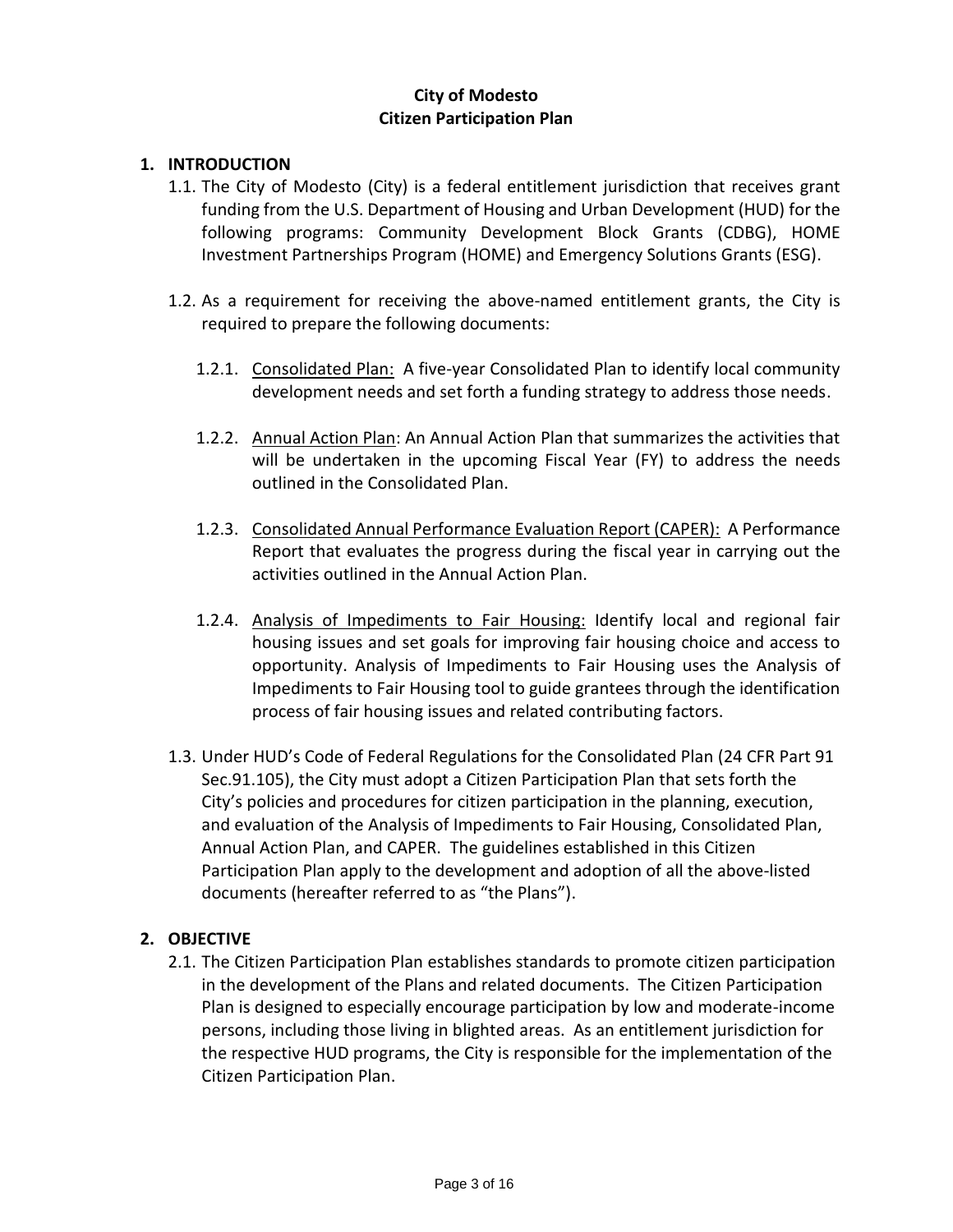# **3. CITIZEN PARTICIPATION**

3.1. The City provides for and encourages the participation of residents and stakeholders in the development of all the documents covered by the Citizen Participation Plan. The City further encourages participation by low- and moderateincome persons, particularly those living in blighted areas, in areas where HUD funds are proposed to be used and by residents of predominantly low- and moderate-income neighborhoods. The City encourages participation in all stages of the Consolidated Planning process by all residents, including minorities and non-English speaking persons, as well as persons with mobility, visual, or hearing impairments, and residents of assisted housing developments and recipients of tenant-based assistance.

## **4. CONSULTATION REQUIREMENTS** (24 CFR 91.100)

- 4.1. In the development of the Plans, the City will consult, to the greatest extent feasible, other public and private agencies and public organizations including but not limited to those providing:
	- 4.1.1. Assisted housing;
	- 4.1.2. Health services; and
	- 4.1.3. Social services and fair housing services (including those focusing on services to children, elderly persons, persons with disabilities, persons with HIV/AIDS and their families, homeless persons, economic development, neighborhood development and other housing and community development services).
- 4.2. When preparing the section of the Plans describing the City's homeless strategy and the resources to address the needs of homeless persons (particularly chronically homeless individuals and families, families with children, veterans and their families, and unaccompanied youth) and persons at risk of homelessness, the City will consult, to the greatest extent feasible, with:
	- 4.2.1. The local Continuum of Care;
	- 4.2.2. Public and private agencies that address housing, health, social service, victim services, employment, or education needs of low-income individuals and families; homeless individuals and families, including homeless veterans; youth; and/or other persons with special needs;
	- 4.2.3. Publicly funded institutions and systems of care that may discharge persons into homelessness (such as health-care facilities, mental health facilities, foster care and other youth facilities, and corrections programs and institutions); and
	- 4.2.4. Business and civic leaders.
- 4.3. When preparing the portion of the Plans concerning lead-based paint hazards, the City will consult, to the greatest extent feasible, with State or local health and child welfare agencies and examine existing data related to lead-based paint hazards and poisonings, including health department data on the addresses of housing units in which children have been identified as lead poisoned.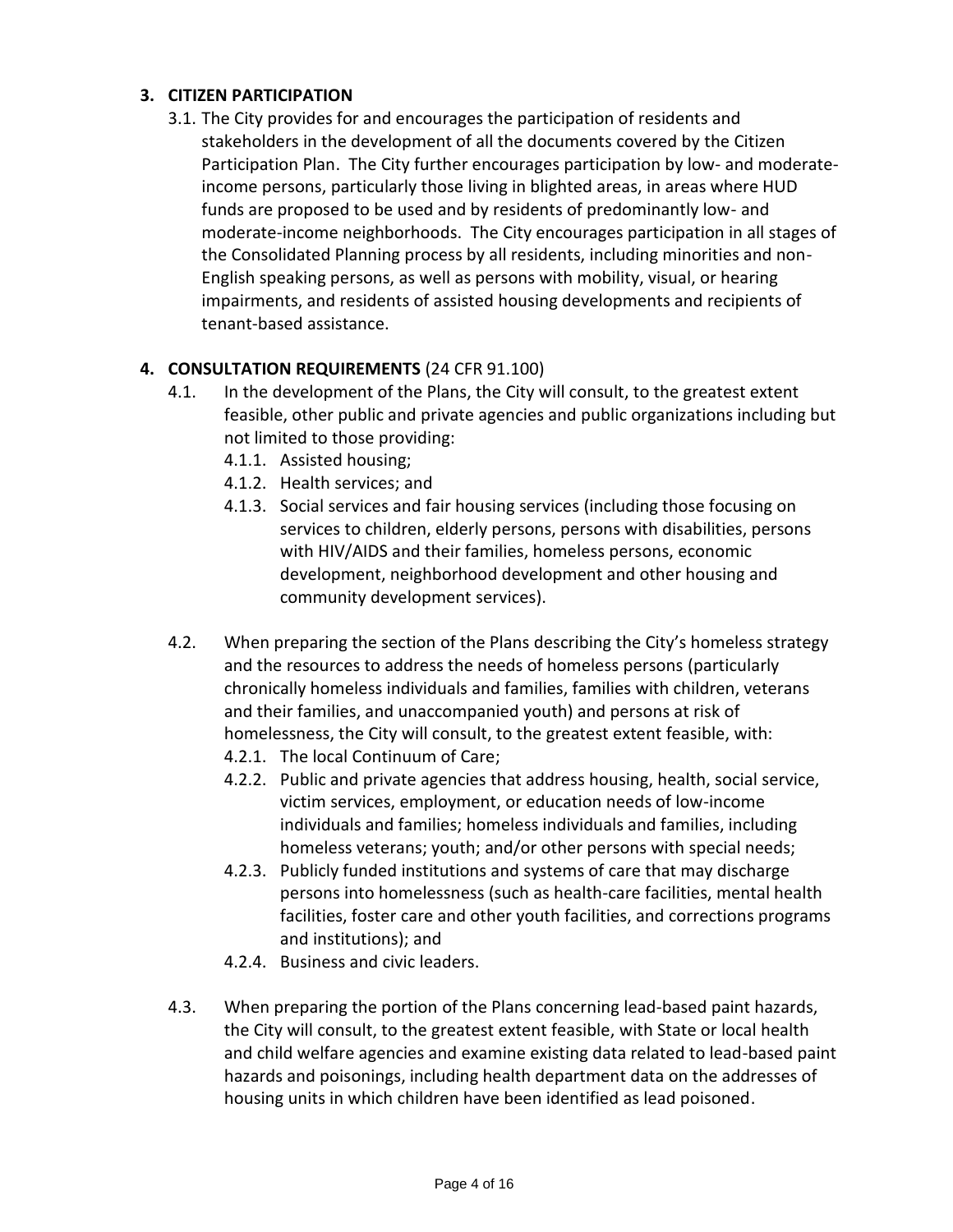- 4.4. When preparing the description of priority non-housing community development needs, the City of Modesto will notify adjacent units of general local government, to the extent practical.
- 4.5. The City of Modesto will consult with adjacent units of general local government, such as adjacent HUD entitlement jurisdictions and local government agencies with metropolitan-wide planning responsibilities, particularly for problems and solutions that go beyond the City's jurisdiction.
- 4.6. The City of Modesto will consult with the Housing Authority of the County of Stanislaus (HACS), the local public housing agency (PHA), concerning consideration of public housing needs, planned programs and activities, the Analysis of Impediments to Fair Housing, strategies for affirmatively furthering fair housing, and proposed actions to affirmatively further fair housing in the consolidated plan.
- 4.7. To the extent feasible, the City will consult with community based and regionally based organizations that represent protected class members, and organizations that enforce fair housing laws, such as State or local fair housing enforcement agencies, fair housing organizations and other nonprofit organizations that receive funding under the Fair Housing Initiative Program (FHIP), and other public and private fair housing service agencies operating within the City. Consultation will occur, at a minimum, during the fair housing planning process, in the development of the Analysis of Impediments to Fair Housing and the Consolidated Plan. Consultation on the Consolidated Plan will specifically seek input into how the goals identified in the accepted Analysis of Impediments to Fair Housing informed the priorities and objectives of the Consolidated Plan.
- 4.8. As a recipient of ESG funds, the City will consult with the Continuum of Care in determining how to allocate its ESG funds toward eligible activities; in developing the performance standards for, and evaluating the outcomes of, projects and activities assisted by ESG funds; and in developing funding, policies, and procedures for the operation and administration of the Homeless Management Information System (HMIS).
- 4.9. In addition, in accordance to the ESG Final Rule requirements, the City will consult with the following entities in the planning for ESG related activities:
	- 4.9.1. Public and private agencies that address housing, health, social service, victim services, employment, or education needs of low-income individuals and families;
	- 4.9.2. Homeless individuals and families, including homeless veterans; youth; and/or other persons with special needs;
	- 4.9.3. Publicly funded institutions and systems of care that may discharge persons into homelessness (such as health-care facilities, mental health facilities, foster care and other youth facilities, and corrections programs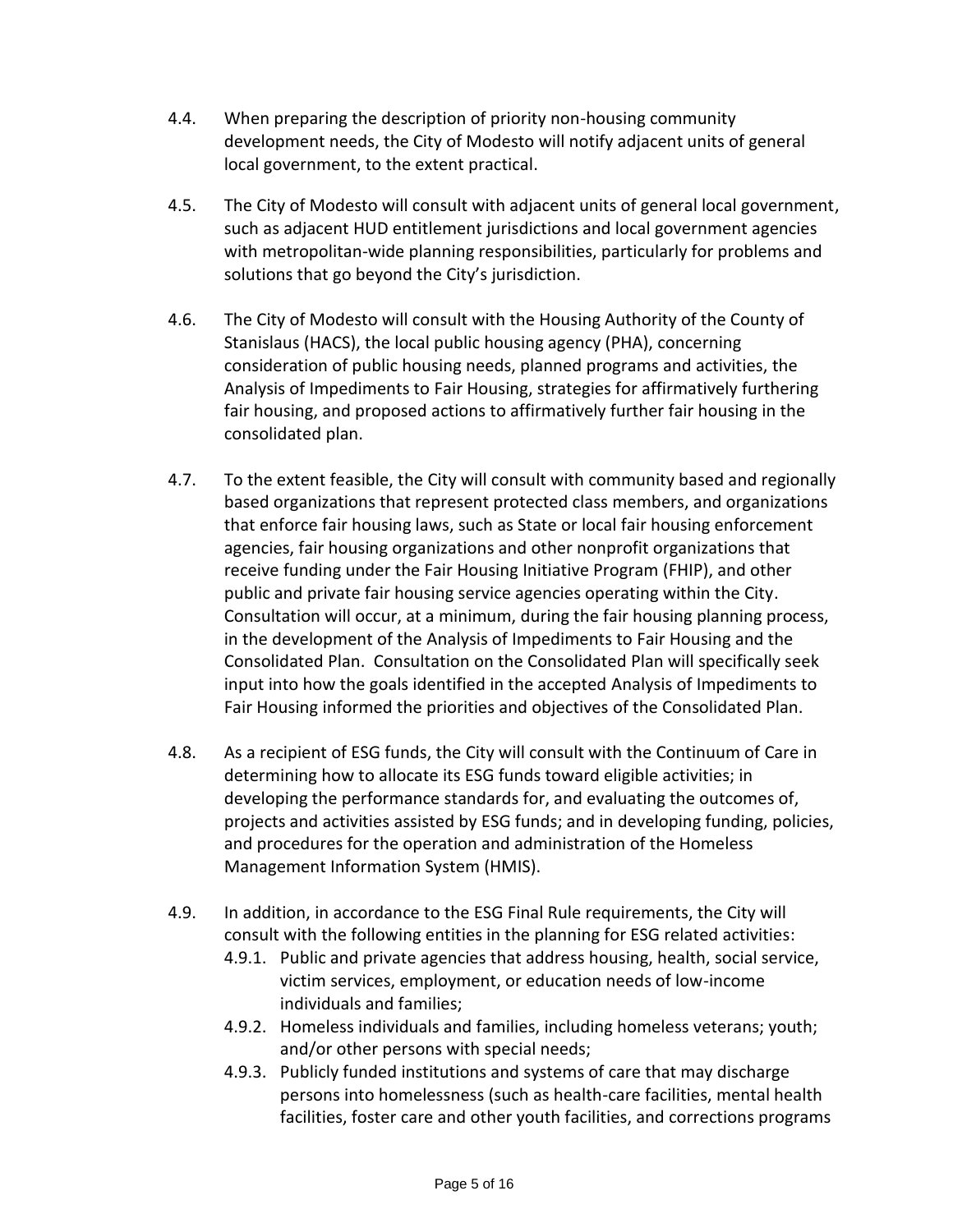and institutions); and

- 4.9.4. Business and civic leaders.
- 4.10. A variety of mechanisms may be utilized to solicit input from the persons/service providers/agencies listed above. These include posting and/or mailing notices of public meetings and hearings, telephone or personal interviews, mail surveys, internet-based feedback and consultation workshops

#### **5. AVAILABILITY OF DRAFT AND APPROVED DOCUMENTS**

- 5.1. When developing the Consolidated Plan and the Analysis of Impediments to Fair Housing, the following criteria will apply:
	- 5.1.1. As soon as feasible after the start of the public participation process, the HUD provided data and any other supplemental information to be incorporated into the Analysis of Impediments to Fair Housing will be made available to the residents, public agencies, and any other interested parties.
	- 5.1.2. The City of Modesto may make the HUD provided data available to the public by cross-referencing the data on HUD's website.
- 5.2. The draft versions of Consolidated Plans and Annual Action Plans will make available to residents, public agencies, and other interested parties information that includes the estimated amount of funding the City expects to receive (including grant funds and program income) and the range of activities that may be undertaken, including the estimated amount that will benefit persons of low and moderate income.
- 5.3. The draft and final versions Consolidated Plans, Annual Action Plans, CAPERs, Analysis of Impediments to Fair Housing, and Citizen Participation Plans, and all related amendments, will be made available for public review online at the City of Modesto Housing and Urban Development Publications and Reports website: <https://www.modestogov.com/1848/Publications-Reports>. Public review periods will vary as outlined in Section 7.4, below.
- 5.4. Hard copies of the documents will be available at the City of Modesto, Community Development Division, 1010 10th Street, Suite 3100, 3rd Floor, Modesto, California, 95354.
- 5.5. Written comments will be accepted by the Community Development Manager, or designee, during public review periods. A summary of the comments received, written and verbal, will be attached to the final Consolidated Plans, Annual Action Plans, Substantial Amendments, approved CAPERs, or draft Analysis of Impediments of Fair Housing prior to submission to HUD. Copies will be made available following the process described in Section 7.4 of this document.

#### **6. AMENDMENTS**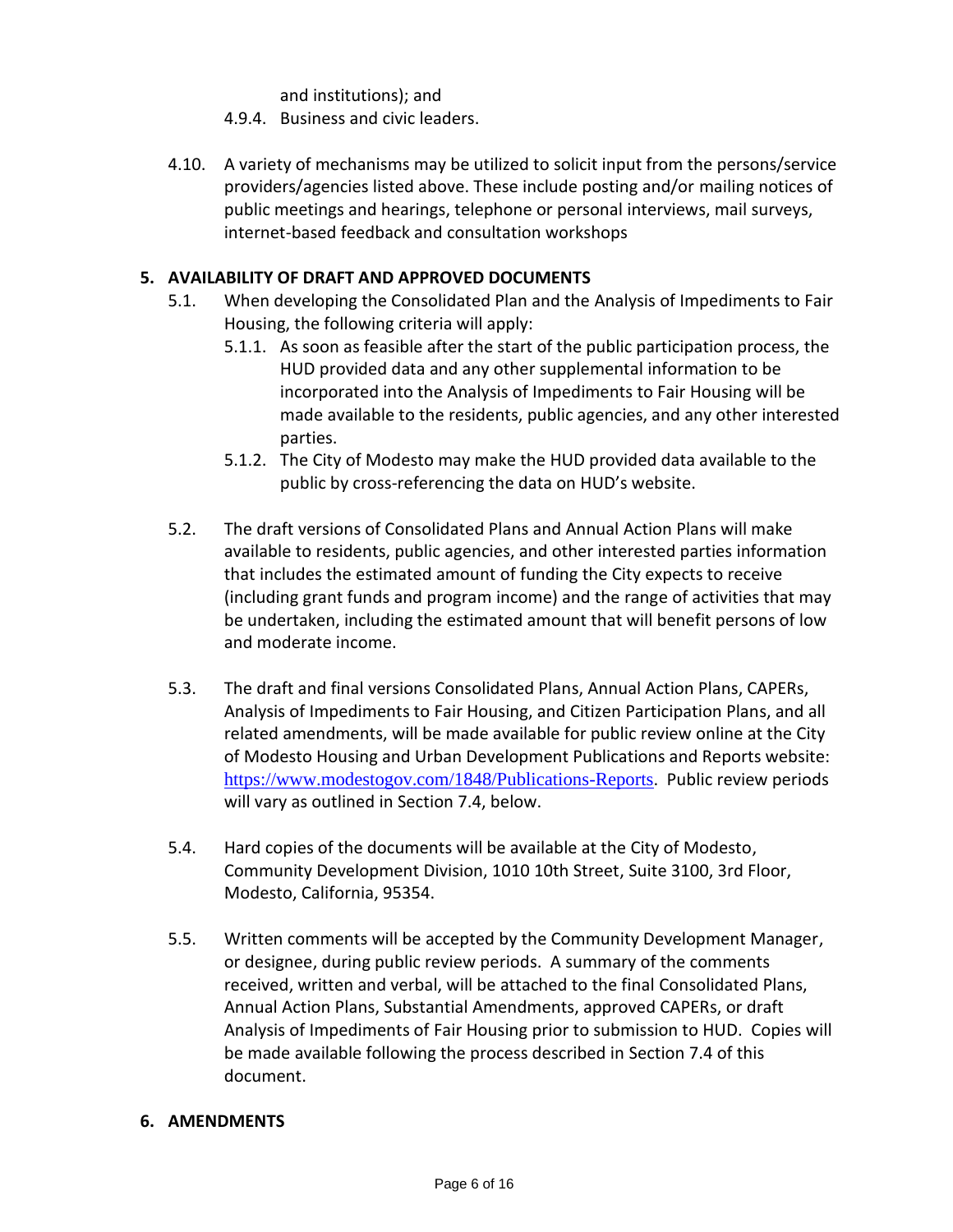- 6.1. Amendments will be necessary whenever any of the criteria under each Plan listed below is proposed. Substantial amendments to any of the Plans will be subject to Citizen Participation Plan requirements.
- 6.2. Consolidated Plan Amendment Considerations
	- 6.2.1. A "substantial change" to a Consolidated Plan is defined as an addition or deletion of Consolidated Plan priorities or goals.
	- 6.2.2. All other changes may be handled administratively and are not subject to the public hearing requirements of this Citizen Participation Plan; however, public outreach and City Council approval will be conducted as required by City practice.
- 6.3. Citizen's Participation Plan Amendment Considerations
	- 6.3.1. A "substantial change" to a Citizen's Participation Plan is defined as an addition or deletion of Citizen's Participation Plan priorities or goals.
	- 6.3.2. All other changes may be handled administratively and are not subject to the public hearing requirements of this Citizen Participation Plan.
- 6.4. Annual Action Plan Amendment Considerations
	- 6.4.1. A "substantial change" to an Annual Action Plan is defined as:
		- 6.4.1.1. Addition of a new project not previously identified in the Annual Action Plan with an appropriation exceeding 20% of the total grant allocation for the program year;
		- 6.4.1.2. Deletion or cancellation of a project identified in the Annual Action Plan which has NOT been deemed ineligible or determined to be infeasible (provided any allocated funds are transferred to another approved project as part of a subsequent Annual Action Plan approval); and
	- 6.4.2. All other changes may be handled administratively and are not subject to the public hearing requirements of this Citizen Participation Plan; however, public outreach and City Council approval will be conducted as required by City practice. The following changes are considered administrative:
		- 6.4.2.1. Proportional adjustment to CDBG Public Service and ESG award amounts to accommodate actual HUD allocations amounts (provided new sub-recipients are not awarded funds);
		- 6.4.2.2. Addition of new project not previously identified in the Annual Action Plan with an appropriation not exceeding 20% of the total grant allocation for the program year;
		- 6.4.2.3. Reallocation of fund balance, in any amount, from a completed activity to another approved project or activity.
	- 6.4.3. In any case where the reallocation of funds occurs, the reallocation will be reported accordingly in the respective fiscal year CAPER.
- 6.5. Analysis of Impediments of Fair Housing
	- 6.5.1. A "substantial change" to an Analysis of Impediments of Fair Housing is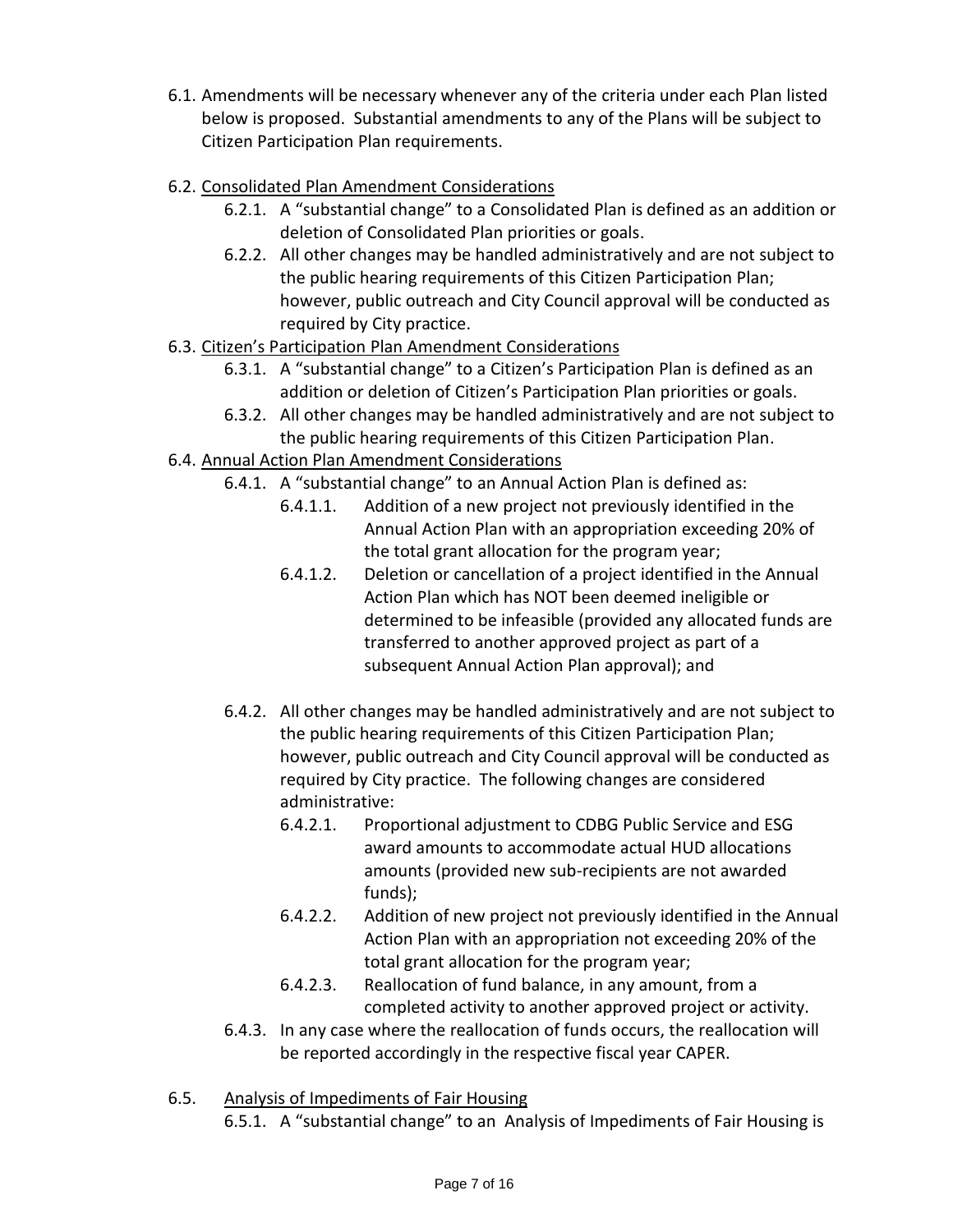defined as:

- 6.5.1.1. A material change occurs. A material change shall be a change in circumstances within the City that affects the information on which the Analysis of Impediments of Fair Housing is based to the extent that the analysis, the fair housing contributing factors, or the priorities and goals of the Analysis of Impediments of Fair Housing no longer reflect actual circumstances. Examples include, but are not limited to:
	- 6.5.1.1.1. A Presidentially declared disaster within the City of Modesto that is of such nature as to significantly impact the steps the City may need to take to affirmatively further fair housing;
	- 6.5.1.1.2. Significant demographic changes;
	- 6.5.1.1.3. New significant contributing factors within the City of Modesto; and
	- 6.5.1.1.4. Civil rights findings, determinations, settlements, or court orders.
- 6.5.1.2. HUD's written notification specifying a material change that requires revision.

# **7. PUBLIC HEARINGS, NOTIFICATION AND ACCESS**

7.1. The City will follow the following procedure in conducting public hearings and providing notification and access to all Consolidated Plan documents discussed in this Citizen Participation Plan:

## 7.2. Public Hearing Process

- 7.2.1. The City will conduct at least two public hearings per year to obtain citizens' views and comments on planning documents during the public review and comment period. These meetings will be conducted at different times of the program year and together will cover the following topics:
	- 7.2.1.1. Housing and Community Development Needs
	- 7.2.1.2. Development of Proposed Activities
	- 7.2.1.3. Review of Program Performance
- 7.2.2. At least one of the two public hearings shall be held before the Citizens' Housing and Community Development Committee (CHCDC) and will be held to obtain the views and input of citizens, public agencies, and other interested parties. The City, at its discretion, may conduct additional outreach, public meetings or public hearings as necessary to foster citizen access and engagement.
- 7.3. Public Hearing Notification & Opening of Public Comment Period
	- 7.3.1. The opening of the public comment period of any documents released for public comment will commence on the day of the publication.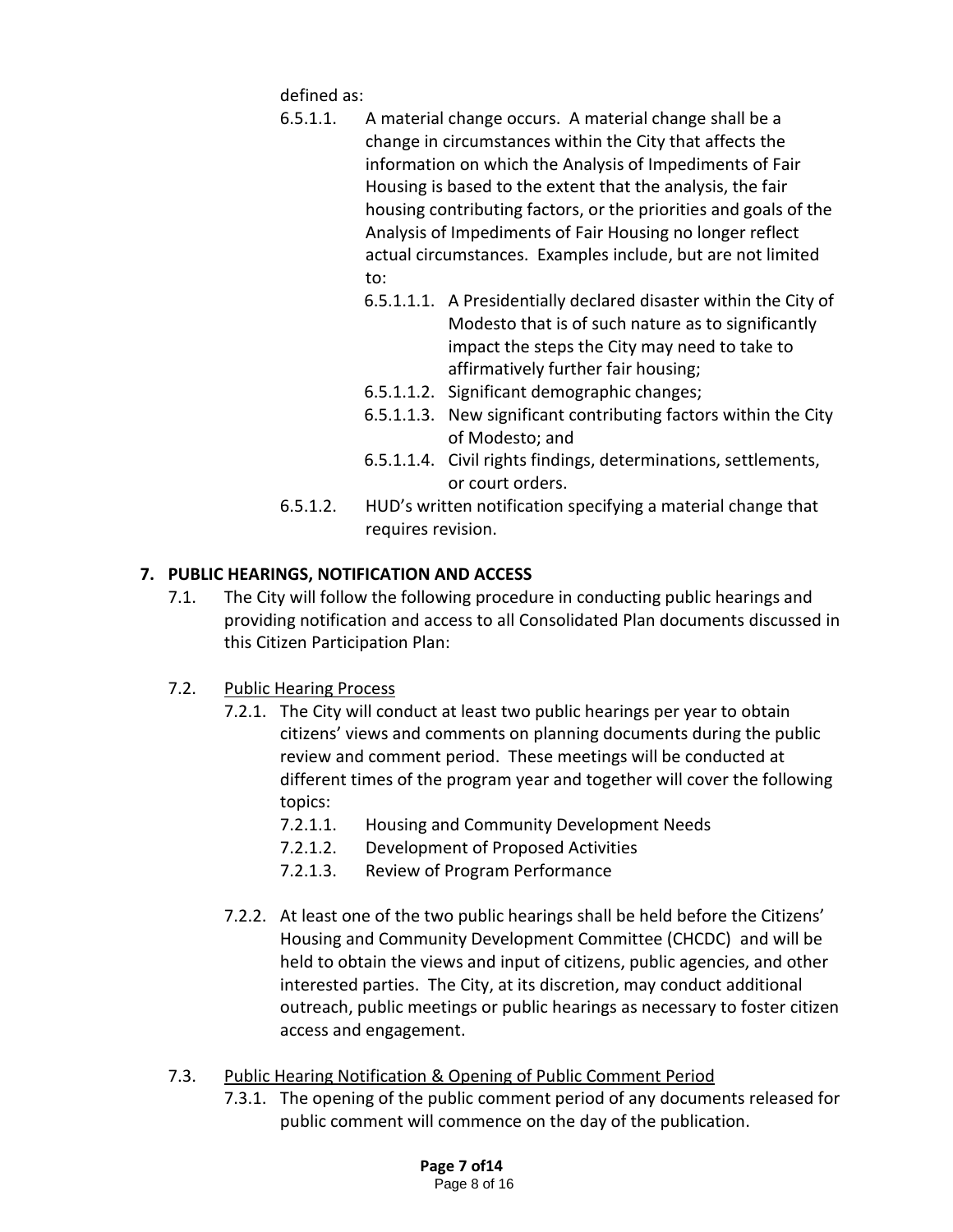- 7.3.2. Public Hearing Notices will be printed/posted at least 14 days prior to the public hearing meeting date. Noticing may include:
	- 7.3.2.1. Printing a public notice in newspaper(s) of general circulation in the City;
	- 7.3.2.2. Display ads and/or press releases;
	- 7.3.2.3. Social media ads, press releases and/or link to documents and reports; or,
	- 7.3.2.4. Posting notices at City Hall.
- 7.3.3. Notices will include information on the subject and topic of the meeting including summaries when possible and appropriate to properly inform the public of the meeting. Notices may be published in additional languages as recommended by the City's Language Assistance LAP Plan (LAP) and will be accessible to those with disabilities.
- 7.3.4. Draft Documents released for public comment will be distributed to the public on or before the posting of the public hearing notice;
	- 7.3.4.1. Documents will be distributed to the public in the following manner:
		- 7.3.4.1.1. Distribution via the Continuum of Care email Listserv
		- 7.3.4.1.2. The City's Homeless Management Information Listserv
- 7.4. Public Review/Comment Period
	- 7.4.1. Public notices will be printed / posted prior to the commencement of any public review/comment period alerting citizens of the documents for review. The minimum public comment/review period for each Consolidated Plan document is listed below:

| <b>Document</b>                   | <b>Public Comment Period</b> |
|-----------------------------------|------------------------------|
| <b>Consolidated Plan</b>          | 30 days                      |
| <b>Annual Action Plan</b>         | 30 days                      |
| <b>Substantial Amendments</b>     | 30 days                      |
| <b>CAPER</b>                      | 15 days                      |
| Analysis of Impediments of        | 30 days                      |
| <b>Fair Housing</b>               |                              |
| <b>Citizen Participation Plan</b> | 30 days                      |

7.4.2. Copies of all documents and notices will be available for public review at the following location:

> City of Modesto Community and Economic Development Department 1010 10th Street, Suite 3100 Modesto, California, 95354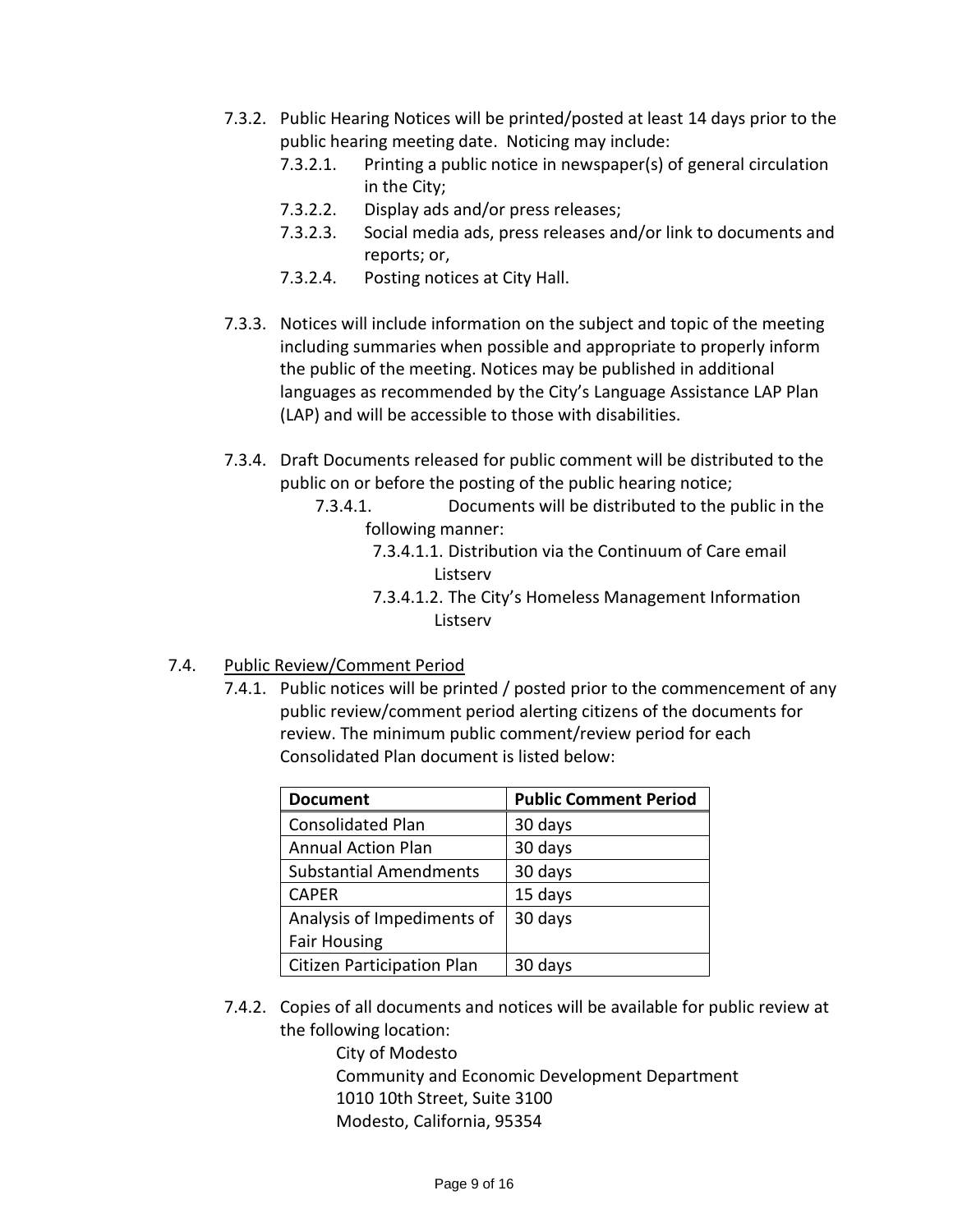- 7.4.3. Documents and notices will also be posted to the City of Modesto website at: <https://www.modestogov.com/1848/Publications-Reports>
- 7.5. Access to Meetings
	- 7.5.1. Unless otherwise noted, Public Hearings requiring City Council action will be conducted at City Council meetings located at 1010 10th Street, Lower Level (Basement), Modesto, California, 95354. For public meetings not requiring City Council participation, the City will make every effort to conduct such meetings at a location within the low- and moderateincome target areas accessible and convenient to potential and actual beneficiaries. The City will work with neighborhood groups and other stakeholders for guidance in selecting meeting locations and times and accommodating requests for translation of meetings per as referenced in section 7.9 of this plan.
	- 7.5.2. It is the intent of the City to comply with the Americans with Disabilities Act (ADA) and Title VI of the Civil Rights Act of 1965 and related statutes in all respects. If an attendee or participant at a public hearing and/or meeting needs special assistance beyond what is normally provided, the City will attempt to accommodate these people in every reasonable manner.

#### 7.6. Access to Records

- 7.6.1. Approved Plan documents will be kept on file by the City at the Community and Economic Development Department, 1010 10th Street, Suite 3100, Modesto, California, 95354 and online at: : [https://www.modestogov.com/1848/Publications-Reports.](https://www.modestogov.com/1848/Publications-Reports) Copies of the Plans can be made available to those requesting the Plans.
- 7.6.2. The City will ensure timely and reasonable access to information and records related to the development of the Plans and related documents, and the use of HUD funds from the preceding five (5) years.
- 7.6.3. Requests for information and records must be made to the City in writing. Staff will respond to such requests within fifteen (15) working days or as soon as possible thereafter.

## 7.7. Technical Assistance

7.7.1. The City will provide technical assistance, particularly to groups or individuals representing persons with very low or low incomes. Said assistance shall be used to develop funding proposals for assistance under any of the formula programs covered by the Consolidated Plan. City staff shall determine the necessary level and degree of assistance. Such technical assistance might include, but is not limited to, the following: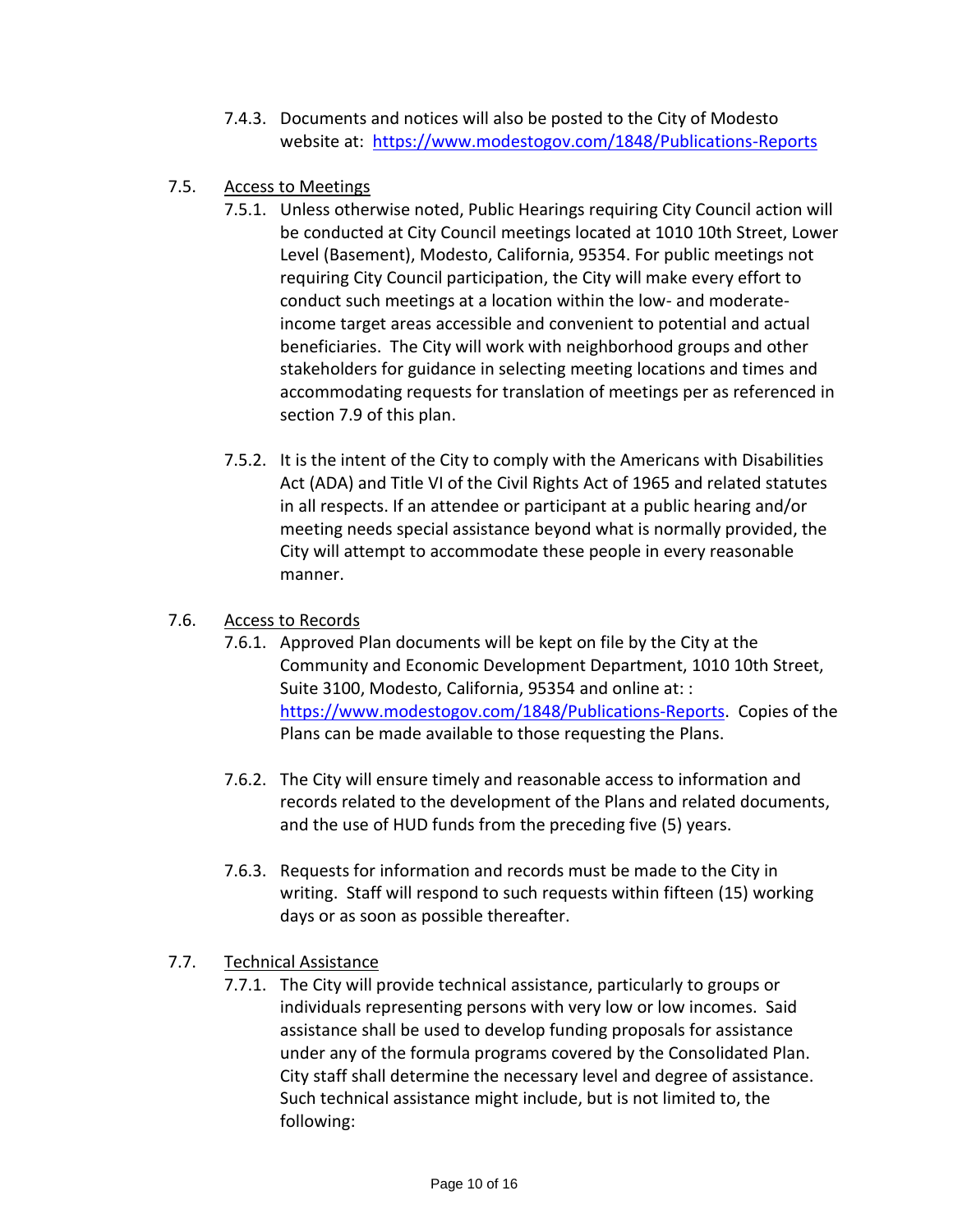- 7.7.1.1. Assisting with forms/applications;
- 7.7.1.2. Explaining the process for submitting proposals;
- 7.7.1.3. Explaining federal and local requirements;
- 7.7.1.4. Providing comments and advice on the telephone or in meetings; and/or
- 7.7.1.5. Reviewing and commenting on draft proposals.
- 7.8. Comments and Complaints
	- 7.8.1. Written and verbal comments received at public hearings, public meetings, or during the comment period will be summarized and considered in the development of the Plans and related documents subject to this Citizen Participation Plan, and included as an attachment to final Plans and related documents submitted to HUD. Written comments are strongly encouraged and should be addressed to:

City of Modesto Community and Economic Development Department Attn: Community Development Manager 1010 10th Street, Suite 3100 Modesto, California, 95354

- 7.8.2. A complaint regarding any the Plans and related documents covered by this Citizen Participation Plan must be submitted in writing to the Community Development Manager.
- 7.8.3. The City will accept written complaints provided they specify:
	- 7.8.3.1. The description of the objection, and supporting facts and data; and
	- 7.8.3.2. Provide name, address, and telephone number of complainant and date of complaint.
- 7.8.4. Pursuant to the Code of Federal Regulations (Section 24, CFR 91.105 (j), a written response will be made to all written complaints within fifteen (15) working days, acknowledging the letter and identifying a plan of action, if necessary.

## 7.9. Individuals with Limited English Proficiency (LEP)

- 7.9.1. In compliance with Title VI of the Civil Rights Act of 1964, the City will take responsible steps to ensure meaningful access to benefits, services, information, and other important aspects of the programs covered by the Plans and related documents for individuals with Limited English Proficiency. If an individual or participant with Limited English Proficiency needs assistance beyond what is normally provided, the City will attempt to accommodate their request in every reasonable manner.
- 7.9.2. If anyone needs any information related to the Plans and related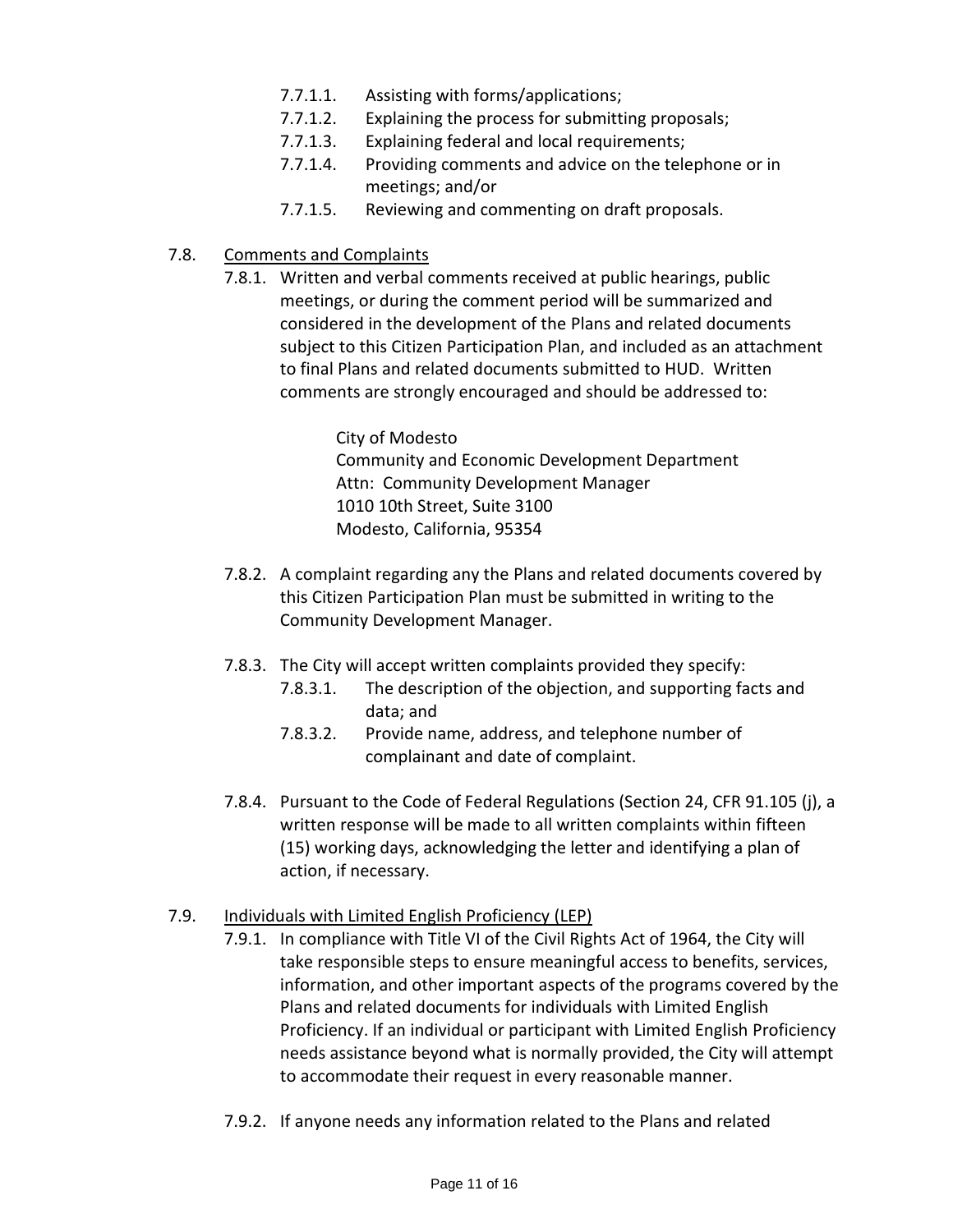documents in an alternate format, please contact the City of Modesto ADA Title II/Civil Rights Title VI Coordinator at (209) 577-5282.

#### 8. **ANTI-DISPLACEMENT AND RELOCATION POLICY AND PLAN**

- 8.1. Anti-Displacement Policy
	- 8.1.1. The City seeks to minimize, to the greatest extent feasible, the involuntary displacement, whether permanently or temporarily, of persons (families, individuals, businesses, nonprofit organizations, or farms) from projects funded with CDBG, ESG, or HOME involving single or multi-family rehabilitation, acquisition, commercial rehabilitation, demolition, economic development, or capital improvement activities.
	- 8.1.2. Projects that the City deems beneficial but that may cause displacement may be recommended and approved for funding only if the City of Modesto demonstrates that such displacement is necessary and vital to the project and that they take efforts to reduce the number of persons displaced. Further, it must be clearly demonstrated that the goals and anticipated accomplishments of a project outweigh the adverse effects of displacement imposed on persons who must relocate.
	- 8.1.3. This section describes the City's Anti-displacement and Relocation Plan and how it will assist persons who will be temporarily relocated or permanently displaced due to the use of HUD funds. This plan takes effect whenever the City sponsors projects using CDGB, ESG, or HOME funds that involve the following:
		- 8.1.3.1. Property acquisition; or
		- 8.1.3.2. The demolition or conversion of low- and moderate-income dwelling units.

## 8.2. Background

- 8.2.1. Two acts apply whenever any of the above issues are present:
	- 8.2.1.1. The Uniform Relocation Assistance and Real Property Policies Act of 1970 (URA); and
	- 8.2.1.2. Section 104(d) of the Housing and Community Development Act of 1974.
- 8.2.2. Each of these acts place different obligations on the City.
- 8.2.3. The URA governs the processes and procedures which the City must follow to minimize the burden placed on low- and moderate-income tenants, property owners, and business owners who must move (either temporarily or permanently) as the result of a project funded in whole or in part by the CDBG, ESG, or HOME programs. The URA applies to:
	- 8.2.3.1. Displacement that results from acquisition, demolition, or rehabilitation for HUD-assisted projects carried out by public agencies, nonprofit organizations, private developers, or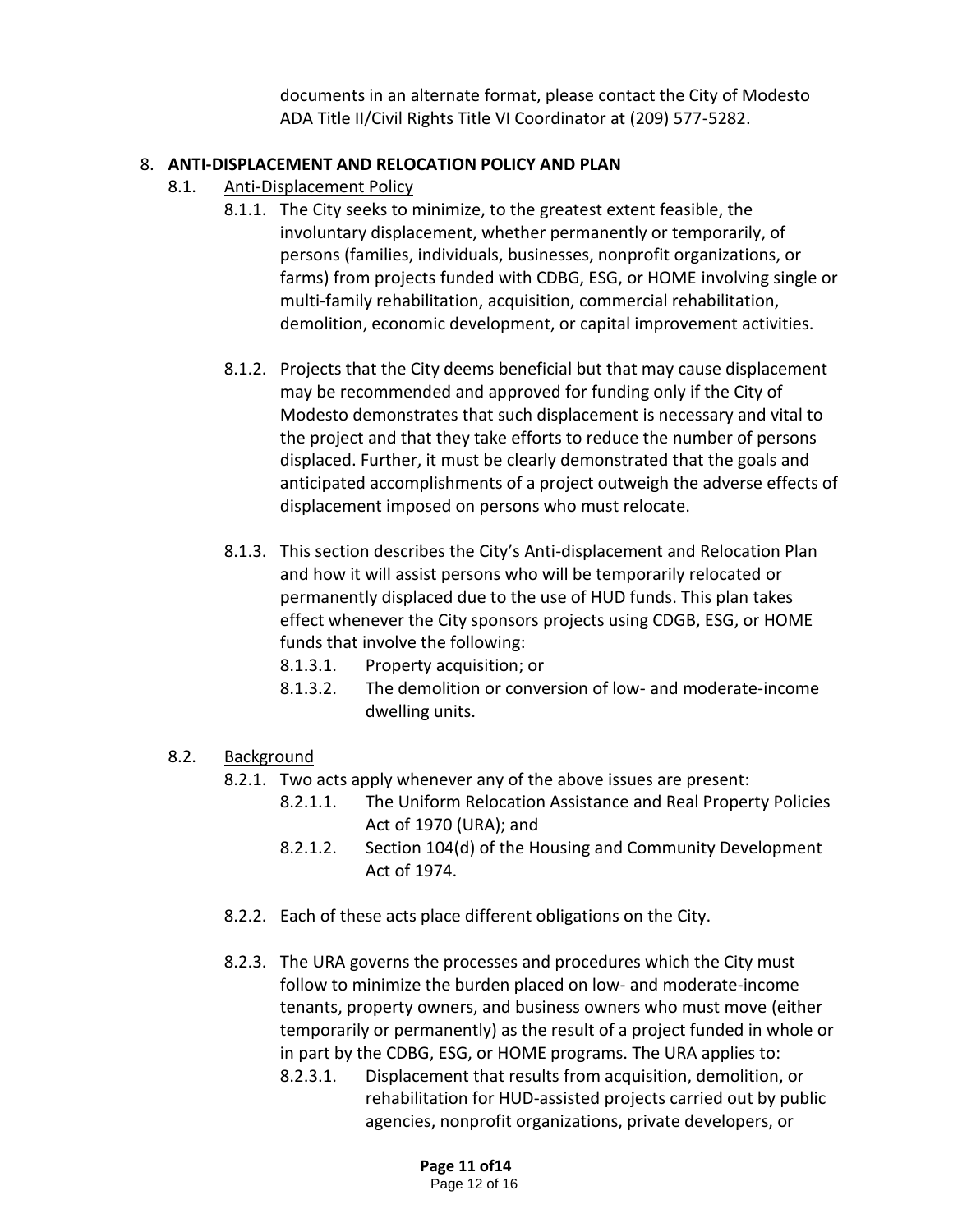others;

- 8.2.3.2. Real property acquisition for HUD-assisted projects (whether publicly or privately undertaken);
- 8.2.3.3. Creation of a permanent easement or right of way for HUDassisted projects (whether publicly or privately undertaken); and
- 8.2.3.4. Work on private property during the construction of a HUDassisted project even if the activity is temporary.
- 8.3. What is Displacement?
	- 8.3.1. Displacement occurs when a person moves as a direct result of federally assisted acquisition, demolition, conversion, or rehabilitation activities<sup>1</sup>, because he or she is:
		- 8.3.1.1. Required to move; or
		- 8.3.1.2. Not offered a decent, safe, sanitary and affordable unit in the project;
		- 8.3.1.3. Treated "unreasonably" as part of a permanent or temporary move.
	- 8.3.2. A person may also be considered displaced if the necessary notices are not given or provided in a timely manner and the person moves for any reason.
- 8.4. What is a Displaced Person?
	- 8.4.1. The term displaced person means any person that moves from real property or moves his or her personal property from real property permanently as a direct result of one or more of the following activities: 8.4.1.1. Acquisition of real property, in whole or in part, for a project;
		- 8.4.1.2. Rehabilitation or demolition of real property for a project;
	- 8.4.2. The City may offer advisory and financial assistance to eligible tenants (or homeowners) who meet the above definition.
- 8.5. Persons Not Eligible for Assistance
	- 8.5.1. A person is not eligible for relocation assistance under the provisions of the URA if any of the following occurs:
		- 8.5.1.1. The person was evicted for serious or repeated violation of the terms and conditions of the lease or occupancy agreement, violation of applicable Federal, State, or local law, or other good cause. However, if the person was evicted only to avoid the application of URA, then that person is considered displaced and is eligible for assistance;
		- 8.5.1.2. The person has no legal right to occupy the property under

 $1$  Persons who voluntary participate in a CDBG, ESG, or HOME funded rehabilitation activity may only qualify for relocation assistance when no other housing options are available to them.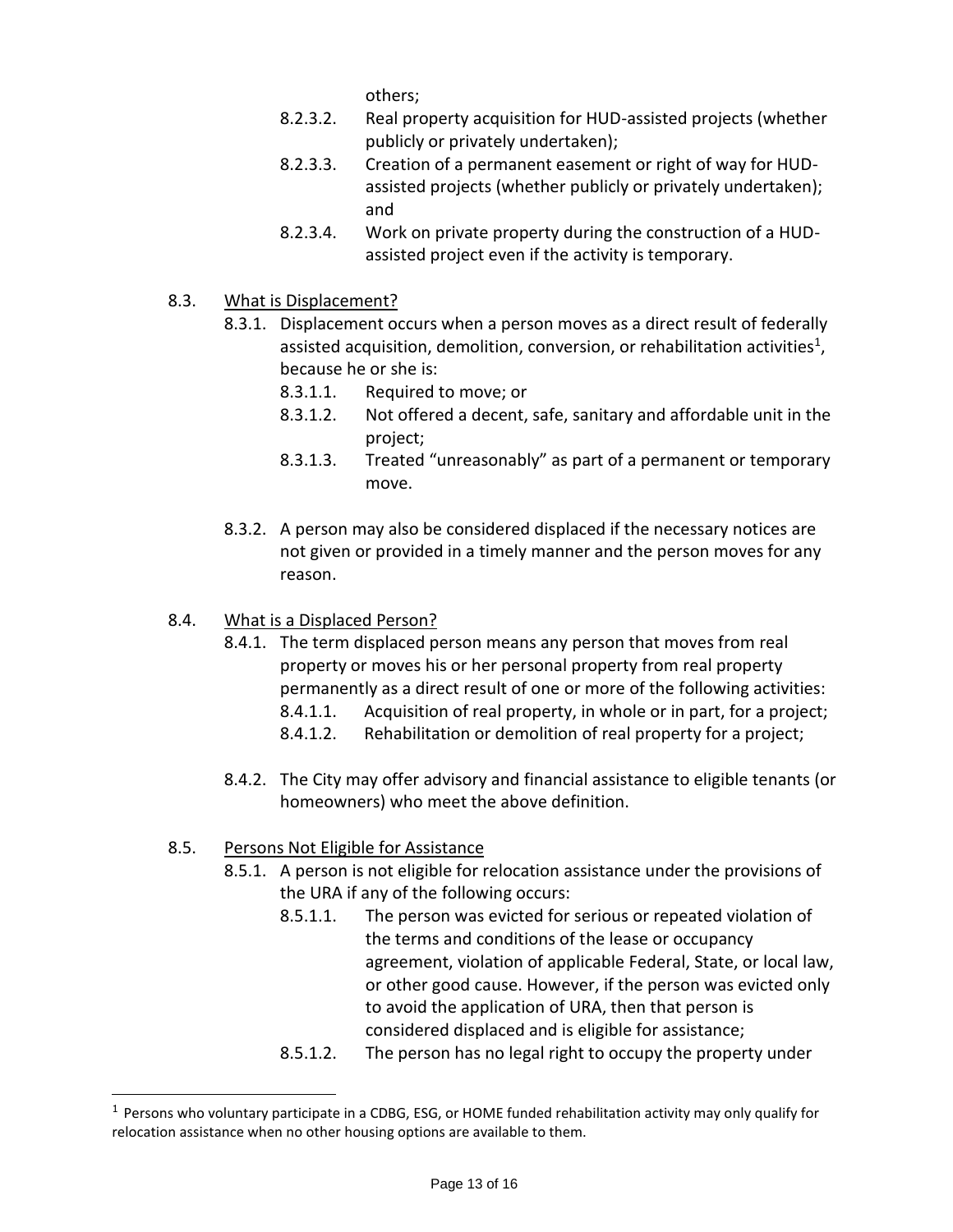State or local law;

- 8.5.1.3. The City determines that the person occupied the property to obtain relocation assistance and the HUD Field Office concurs in that determination;
- 8.5.1.4. The person is a tenant-occupant that moved into the property after a certain date, specified in the applicable program regulation, and, before leasing and occupying the property, the City provided the tenant-occupant written notice of the application for assistance, the project's impact on the person, and the fact that he or she would not qualify as a "displaced person" because of the project;
- 8.5.1.5. The person is a tenant-occupant of a substandard dwelling that is acquired or a tenant-occupant of a dwelling unit to which emergency repairs are undertaken and the HUD field office concurs that:
	- 8.5.1.5.1. Such repairs or acquisition will benefit the tenant;
	- 8.5.1.5.2. Bringing the unit up to a safe, decent, and sanitary condition is not feasible;
	- 8.5.1.5.3. The tenant's new rent and average estimated monthly utility costs will not exceed the greater of: the old rent/utility costs or 30 percent of gross household income; and
	- 8.5.1.5.4. The project will not impose any unreasonable change in the character or use of the property.
	- 8.5.1.6. The person is an owner-occupant of the property who moves because of an arm's length acquisition;
	- 8.5.1.7. The City notifies the person that they will not displace him or her for the project;
	- 8.5.1.8. The person retains the right of use and occupancy of the real property following the acquisition; or
	- 8.5.1.9. The City determines that the person is not displaced as a direct result of the acquisition, rehabilitation, or demolition for the project and the HUD field office concurs in the determination.
- 8.6. Minimizing Displacement
	- 8.6.1. The City will take reasonable steps to minimize displacement occurring as a result of its CDBG, ESG, and HOME activities. This means that the City will:
		- 8.6.1.1. Consider if displacement will occur as part of funding decisions and project feasibility determinations;
		- 8.6.1.2. Assure, whenever possible that occupants of buildings to be rehabilitated are offered an opportunity to return;
		- 8.6.1.3. Plan substantial rehabilitation projects in "stages" to minimize displacement; and
		- 8.6.1.4. Meet all HUD notification requirements so that affected persons do not move because they have not been informed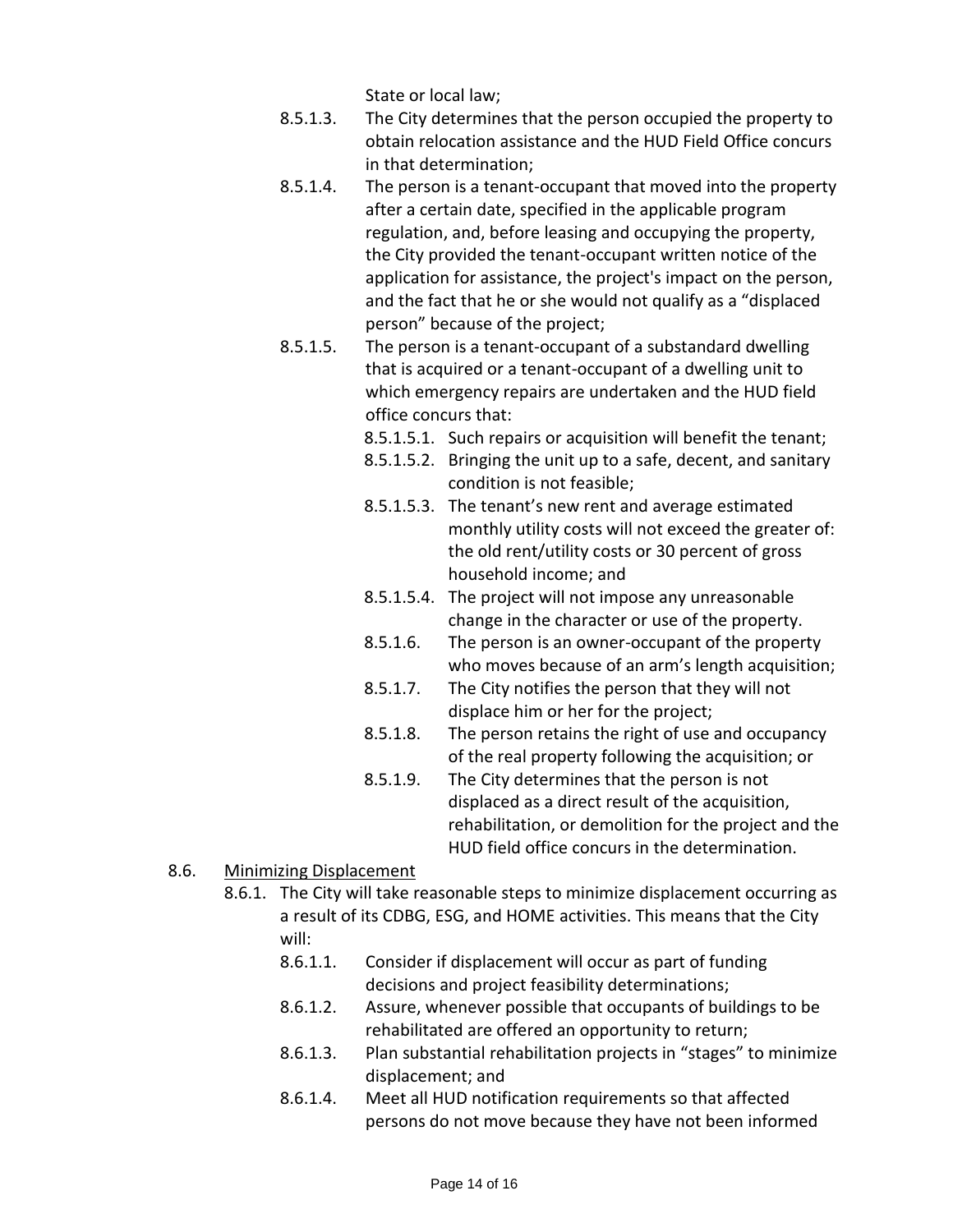#### about project plans and their rights.

# 8.7. Displacement Assistance

- 8.7.1. Consistent with the goals and objectives of the CDBG, ESG, and HOME programs, the City will take all reasonable steps necessary to minimize displacement of persons, even temporarily. If displacement occurs, the City will provide relocation assistance to all persons directly, involuntarily, and permanently displaced according to HUD regulations.
- 8.7.2. If the City temporarily displaces a low- or moderate-income household, that household becomes eligible for certain relocation payments. The assistance applies to those persons residing in the residence at the time the application is processed and is based on the following procedures:
	- 8.7.2.1. If the structure and its occupants are determined eligible for temporary relocation assistance, the owner-occupants and/or tenants are eligible for the actual reasonable cost (based on fair market rent) of temporary lodging facilities until the structure is determined habitable by a housing or building inspector authorized by the City to make the determination;
	- 8.7.2.2. The City must approve housing and the Lessor and Lessee must sign a rent agreement before move-in. Housing must be comparable functionally to the displacement dwelling and decent, safe, and sanitary. This does not mean that the housing must be in comparable size. The term "functionally equivalent" means that it performs the same function, has the same principal features present, and can contribute to a comparable style of living. Approved lodging accommodations include apartments and houses. The City of Modesto does not reimburse "rental expenses" for living with a friend or family member;
	- 8.7.2.3. The City may facilitate moving and storage of furniture with a moving company;
	- 8.7.2.4. Damage deposits, utility hookups, telephone hookups and insurance costs are not eligible for reimbursement; and
	- 8.7.2.5. The City may pay the cost of relocation assistance from available Federal funds.

## 8.8. One-For-One Replacement Dwelling Units

- 8.8.1. The City will generally avoid awarding funds for activities resulting in displacement. However, should the City fund an activity, specific documentation is required to show the replacement of all occupied and vacant dwelling units demolished or converted to another use. The following exception applies to the demolition of units:
	- 8.8.1.1. Vacant blighted dwelling units that have been determined by the City to be unsafe for human occupancy and subsequently demolished using federal funds shall not require replacement.